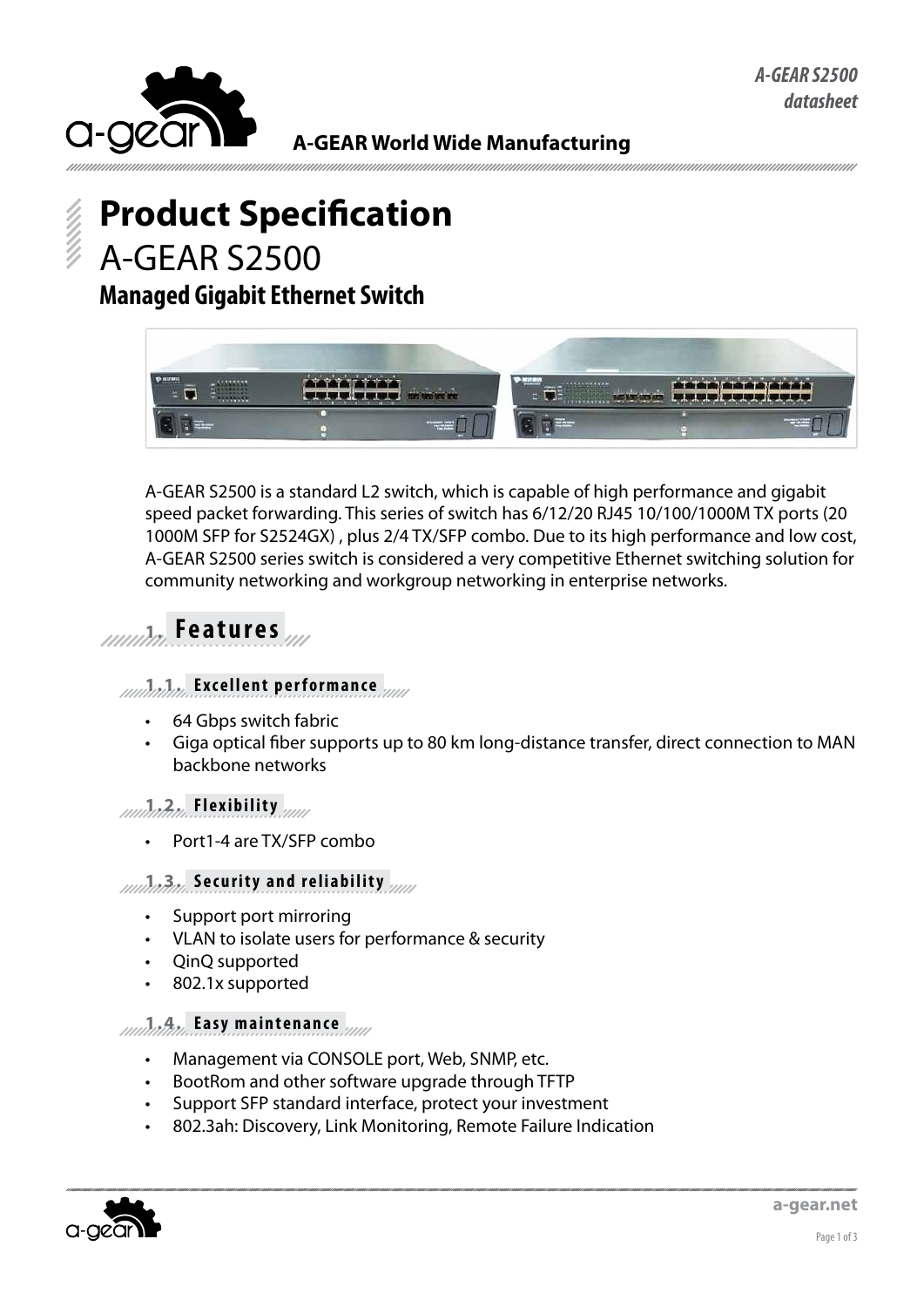

### **A-GEAR World Wide Manufacturing**

### **1.5. Powerful traffic and broadcast management**

- Port trunks technology can make a loading balancing links. Each link can reach 24G bandwidth, support up to 8 links.
- • Effectively control multicast and broadcast storm
- • Jumbo frame

# **2. Specifications**

|                                         | <b>A-GEAR S2508</b>                                                                                                                                                         | <b>A-GEAR S2516</b>          | <b>A-GEAR S2524</b>          | A-GEARS2524GX        |  |  |
|-----------------------------------------|-----------------------------------------------------------------------------------------------------------------------------------------------------------------------------|------------------------------|------------------------------|----------------------|--|--|
| Port                                    | 6 10/100/1000M<br><b>TX</b>                                                                                                                                                 | 12 10/100/1000M<br><b>TX</b> | 20 10/100/1000M<br><b>TX</b> | 20 GSFP<br>4 GSFP/TX |  |  |
|                                         | 2 GSFP/TX Combo                                                                                                                                                             | <b>GSFP/TX Combo</b>         | 4 GSFP/TX Combo              | Combo                |  |  |
|                                         | 1 Console Port                                                                                                                                                              | 1 Console Port               | 1 Console Port               | 1 Console Port       |  |  |
|                                         |                                                                                                                                                                             |                              |                              |                      |  |  |
| <b>Switch Fabric</b>                    | 24G                                                                                                                                                                         | 48G                          | 64G                          |                      |  |  |
| Forwarding<br>Mode                      | Store-and-<br>forward                                                                                                                                                       |                              |                              |                      |  |  |
| <b>MAC Address</b><br><b>Table Size</b> | 8K                                                                                                                                                                          |                              |                              |                      |  |  |
| Jumbo frame                             | 9612                                                                                                                                                                        | 12270                        |                              |                      |  |  |
|                                         | <b>Functions</b>                                                                                                                                                            |                              |                              |                      |  |  |
| <b>Spanning Tree</b>                    | IEEE 802.1D STP, IEEE 802.1w RSTP                                                                                                                                           |                              |                              |                      |  |  |
| <b>VLAN</b>                             | Port-based VLAN, 802.1Q tag VLAN, Private VLAN, GVRP dynamic VLAN<br>configuration, QinQ                                                                                    |                              |                              |                      |  |  |
| <b>Traffic Control</b>                  | Back pressure at half-duplex, 802.3x at full-duplex, CAR support, 64K step<br>size for 100-M ports, 8 M step size for Gigabit ports                                         |                              |                              |                      |  |  |
| <b>Storm Control</b>                    | Stop sending at threshold to restrict broadcast/multicast/unicast storms<br>(except S2508)                                                                                  |                              |                              |                      |  |  |
| <b>Multicast</b><br>Control             | <b>IGMP</b> snooping                                                                                                                                                        |                              |                              |                      |  |  |
| <b>Port Trunking</b>                    | Up to 24 groups with up to 12 ports per group, dynamic LACP or static<br>aggregation                                                                                        |                              |                              |                      |  |  |
| <b>Port Mirroring</b>                   | Supported. Can be based on flow classification                                                                                                                              |                              |                              |                      |  |  |
| <b>Security</b>                         | IEEE 802.1x port-based user authentication<br>Port Security (except S2508)<br>Remote authentication through RADIUS<br>User privilege classification and password protection |                              |                              |                      |  |  |
| QoS                                     | Head Of Line (HOL) blocking prevention mechanism 4 dispatching queues<br>per port, mapping the 8 priority queues in 802.1p Strict Priority Weighted<br><b>Round Robin</b>   |                              |                              |                      |  |  |
|                                         | 802.3ah: Discovery, Link Monitoring, Remote Failure Indication                                                                                                              |                              |                              |                      |  |  |